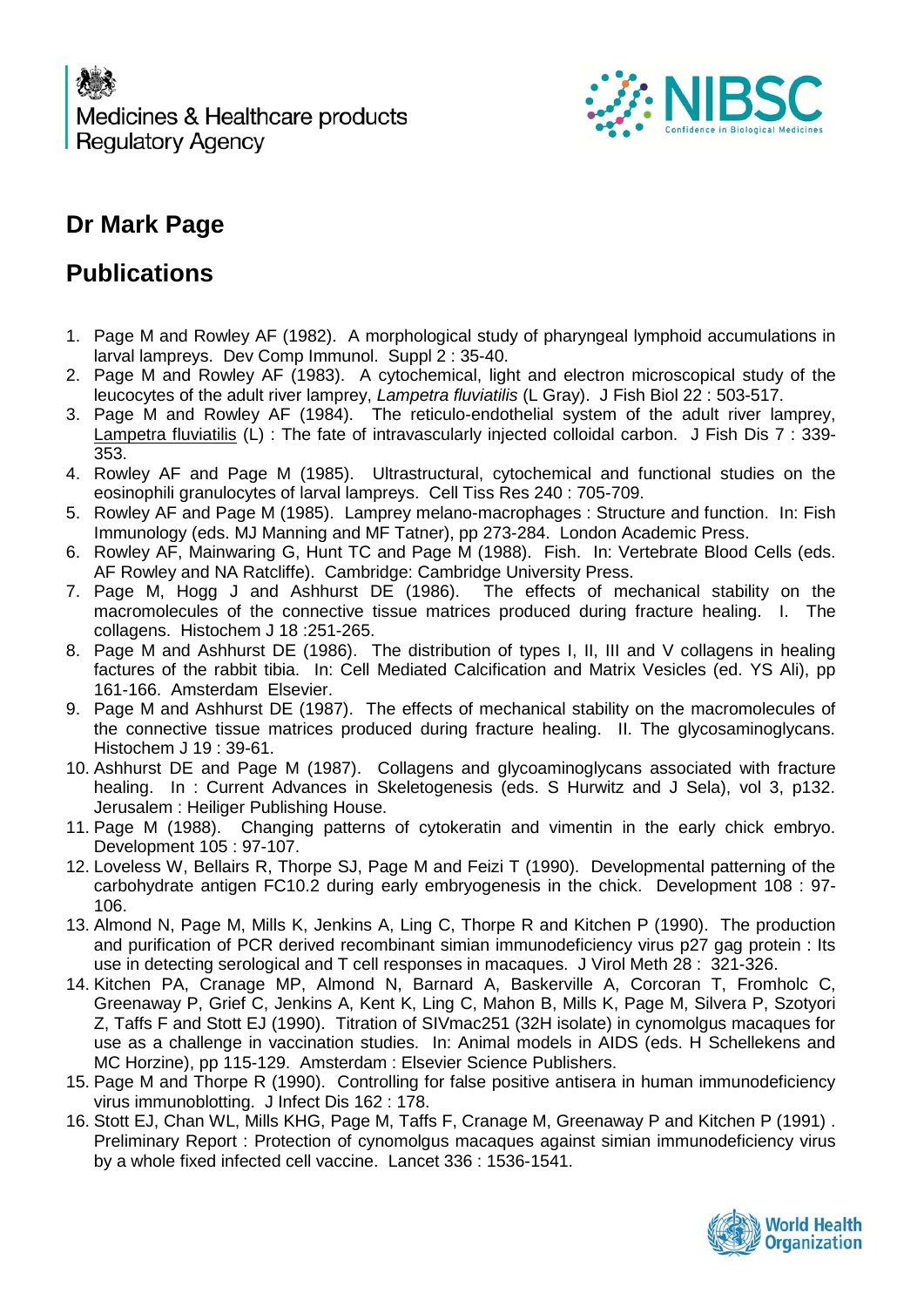## Medicines & Healthcare products **Regulatory Agency**



- 17. Page M, Patel V, Dilger P, Ling C and Thorpe R (1991). Antisera raised against recombinant soluble CD4's can have reactivity to recombinant HIV-1 envelope glycoproteins. AIDS 5 : 321- 324.
- 18. Page M, Mills KHG, Schild GC, Ling C, Patel V, McKnight A, Barnard AL, Dilger P and Thorpe R (1991). Studies on the immunogenicity of CHO cell-derived recombinant gp120 (HIV-1 $_{\text{IIIB}}$ ) envelope glycoproteins. Vaccine 9 : 47-52.
- 19. Stott EJ, Kitchen PA, Page M, Flanagan B, Taffs LF, Chan WL, Mills KHG, Silvera P and Rodger A (1991). Anti-cell antibody in macaques. Nature 353 : 393.
- 20. D'Souza P, Durda P, Hanson CV, Milman G and Collaborating Investigators (1991). Evaluation of monoclonal antibodies to HIV-1 by neutralization and serological assays : An international collaboration. AIDS 5 : 1061-1070.
- 21. Mills KHG, Barnard AL, Williams M, Page et al (1991). Vaccine induced CD4+ T cells against the simian immunodeficiency virus gag protein : Epitope specificity and relevance to protective immunity. J Immunol 147 : 3560-3567.
- 22. Stott J, Cranage M, Kitchen P, Farrar G, Taffs F, Ashworth E, Page M, Chan L, Baskerville A, Greenaway P and Mills K (1991). Vaccination against simian immunodeficiency virus infection of macaques. In : Retroviruses of human AIDS and related animal diseases. Sixieme colloque des cent gardes 1991 (eds. M Girard and L Valette), pp 261-265, Pasteur Merieux.
- 23. Thorpe R, Brasher M, Tarelli E, Dilger P and Page M 1992). Laboratory evaluation of IVIG preparations. In : Clinical Applications of Intravenous Immunoglobulin Therapy (ed. Peng Lee Yap), pp 253-262. Churchill Livingstone.
- 24. Page M, Vella C, Corcoran T, Dilger P, Ling C, Heath A and Thorpe R (1992). Restriction of serum antibody reactivity to the V3 neutralising domain of HIV gp120 with progression to AIDS. AIDS 6 : 441-446.
- 25. Cranage M, Stott J, Mills K, Ashworth T, Taffs F, Farrar G, Chan WL, Dennis M, Putkonen P, Biberfeld G, Murphey-Corb M, Baskerville A, Page M, Kitchen P and Greenaway P (1992). Vaccine studies with the 32H reisolate of SIVmac251 : An overview. AIDS Res and Hum Retro 8 : 1469-1481.
- 26. Mills KHG, Page M, Chan WL, Kitchen P, Stott EJ, Taffs F, Jones W et al (1992). Protection against SIV infection in macaques by immunization with inactivated virus from the BK28 molecular clone, but not with KB28 derived recombinant env and gag proteins. J Med Primatol 21 : 50-58.
- 27. D'Souza MP, Kent KA, Thiriat C, Collignon C, Milman G and Collaborating Investigators (1993). International Collaboration comparing neutralization and binding assays for monoclonal antibodies to simian immunodeficiency virus. AIDS Res and Hum Retro 5 : 415-422.
- 28. McKeating JA, Shotten C, Cordell J, Graham S, Balfe P, Sullivan N, Charles M, Page M, Bolmstedt A, Olofsson S, Kayman SC, Wu Z, Pinter A, Dean C, Sodroski J and Weiss RA (1993). Characterisation of neutralizing monoclonal antibodies to linear and conformation dependent epitopes within the first and second variable domains of human and immunodeficiency virus Type 1 gp120. J Virol 67 : 4932-4944.
- 29. Mills KHG, Jones WC, Mahon BP, Katrak K, Taffs F, Stott EJ and Page M (1993). Cellular and humoral responses to poliovirus and tetanus following primary immunization of SIV infected macaques. In : Animal Models of HIV and other Retroviral Infections (eds. P Racz, NL Letvin and JC Gluckman), pp 75-85. Basel : Karger.
- 30. Kitchen P, Mills K, Page M, Taffs F, Chan WL, Cranage M, Farrar G, Greenaway P and Stott EJ (1993). Vaccination of macaques against SIV infection and the significance of host (C8166) cells components. In: Vaccines '93. New York : CSHL, Cold Spring Harbor.
- 31. Stott EJ, Almond N, Kent KA, Chan WL, Cranage MP, Kitchen PA, Mills KHG, Page M and Rud E (1993). Animal models in the development of AIDS vaccines. In : Retroviruses of Human AIDS and related Animal diseases. Huitieme Colloques des Cent Gardes 1993 (eds. M Girard and L Valette), pp 131-137. Pasteur Merieux.

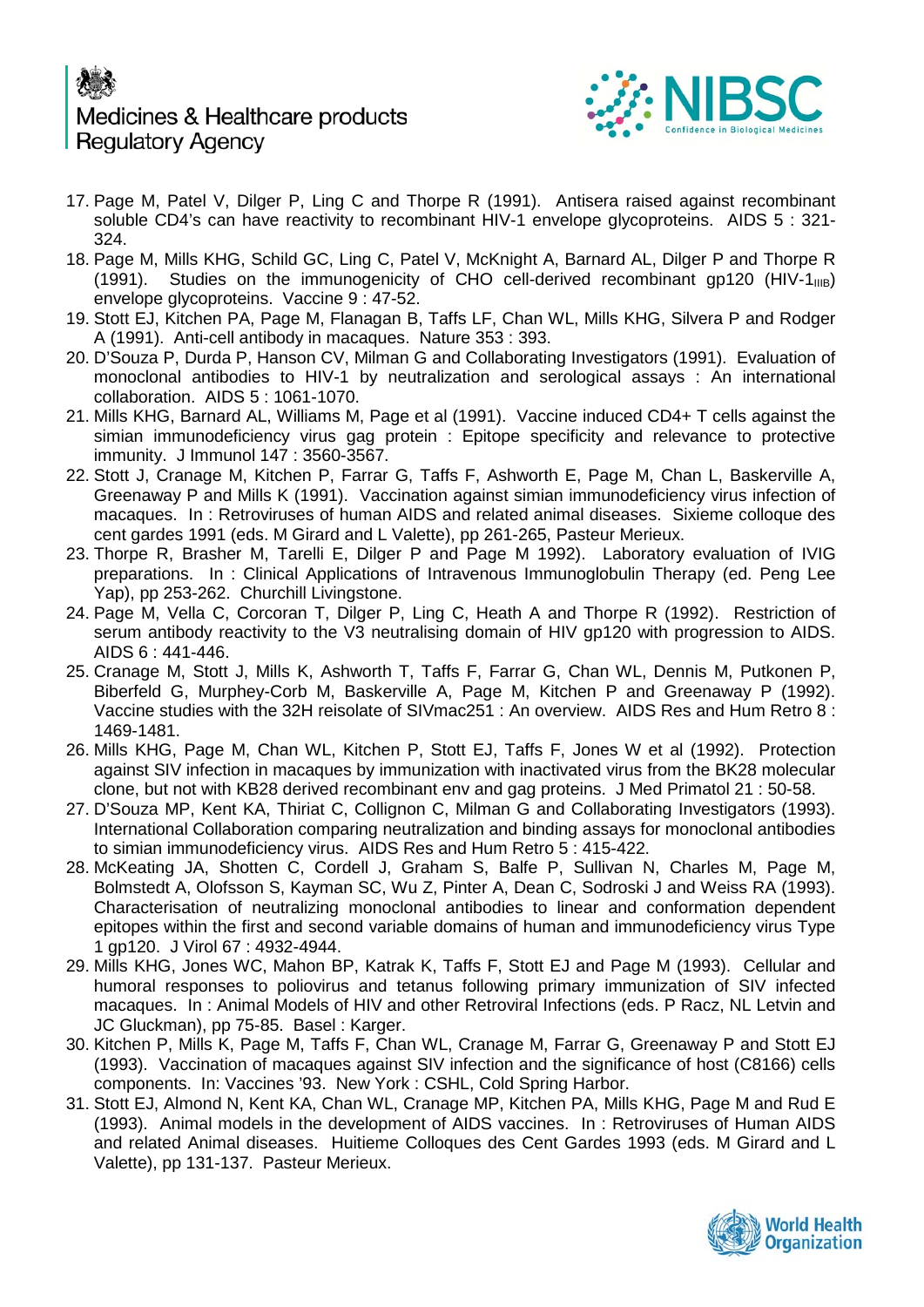## Medicines & Healthcare products **Regulatory Agency**



- 32. Mills KHG, Page M, Kitchen P, Chan L, Jones W, Silvera P, Corcoran T, Flanagan B, Ling C, Thiriart C et al (1993). Immunisation of macaques with SIV env recombinants : Specificity of T cell and antibody responses and evaluation of protective efficacy. J Med Primatol 22 : 103-109.
- 33. Page M (1994). Viral Safety. In : Immunochemistry Labfax (eds. R Thorpe and M Kerr). Bios Scientific Publishers.
- 34. Brokstad KA, Page M, Nyland H and Haaheim LR (1994). Auto antibodies to myeline basic protein are not present in the serum and cerebrospinal fluid of multiple sclerosis patients. Acta Neurol. Scand 89 : 407-411.
- 35. Brokstad KA, Kalland KH, Page M, Nyland H and Haaheim L (1994). Serum antibodies in MS patients do not recognize HTLV-I, HIV-1, HIV-2 and SIV. Acta Path Microbiol Immunol Scand 102 : 514-520.
- 36. D'Souza MP, Geyer SJ, Hanson CV, Hendry RM, Milman G and Collaborating Investigators (1994). Evaluation of monoclonal antibodies to HIV-1 envelope by neutralization and binding assays : An international collaboration. AIDS 8 : 169-181.
- 37. Kent KA, Kitchen P, Mills KHG, Page M, Taffs F, Corcoran T, Silvera P, Flanagan B, Powell C, Rose J, Lindin C, Aubertin A-M and Stott EJ (1994). Passive immunization of cynomolgus macaques with immune sera or a pool of neutralizing monoclonal antibodies failed to protect against challenge with SIVmac251. AIDS Res and Hum Retro 10 : 189-194.
- 38. Page M, Baines M and Thorpe R (1994). Preparation of purified immunoglobulin G (IgG). In : Methods in Molecular Biology. Vol 32 : Basic Protein and Protocols (ed. J Walker), pp 407-432, New Jersey : Humana Press.
- 39. Page M, Ling C, Dilger P, Bentley M, Forsey T, Longstaff C and Thorpe R (1995). Fragmentation of therapeutic human immunoglobulin preparations. Vox. Sang 69: 183-194.<br>Kotitschke R, Lange H and Page M (1995). IgG subclass distribution in intravenous
- 40. Kotitschke R, Lange H and Page M (1995). immunoglobulin products : Determination of reproducibility of a method of IgG subclass determination. Ring Study of the "Plasma Blood Components" Section of the German Society of Transfusion Medicine and Immunohaematology. Infusionsther Transfusionsmed 22 : 360-363.
- 41. Page M and Thorpe R (1996). Purification of IgG by precipitation with sodium sulfate or ammonium sulfate. In : The Protein Protocols Handbook. Ed. Walker JM. Humana Press Inc, NJ, pp 723.
- 42. Page M and Thorpe R (1996). Purification of IgG using DEAE-Sepharose chromatography. In: The Protein Protocols Handbook. Ed Walker JM. Humana Press Inc, NJ pp725.
- 43. Page M and Thorpe R (1996). Purification of IgG using Ion-exchange HPLC/FPLC. In: The Protein Protocols Handbook. Ed. Walker JM. Humana Press Inc, NJ pp727.
- 44. Page M and Thorpe R (1996). Purification of IgG by precipitation with polyethylene glycol (PEG). In: The Protein Protocols Handbook. Ed. Walker JM. Humana Press Inc, NJ pp731.
- 45. Page M and Thorpe R (1996). Purification of IgG using protein A or protein G. In: The Protein Protocols Handbook. Ed. Walker JM. Humana Press Inc, NJ pp733.
- 46. Page M and Thorpe R (1996). Purification of IgG using gel-filtration chromatography. In: Protein Protocols Handbook. Ed. Walker JM. Humana Press Inc, NJ pp735.
- 47. Page M and Thorpe R (1996). Purification of IgG using affinity chromatography on antigen-ligand columns. In: The Protein Protocols Handbook. Ed. Walker JM. Humana Press Inc, NJ pp739.
- 48. Page M and Thorpe R (1996). Purification of IgG using thiophilic chromatography. In: The Protein Protocols Handbook. Ed. Walker M. Humana Press Inc, NJ pp743.
- 49. Page M and Thorpe R (1996). Analysis of IgG fractions by electrophoresis. In : The Protein Protocols Handbook. Ed. Walker JM. Humana Press Inc, NJ pp745.
- 50. Ferguson M, Minor PD, Garrett AJ, Page M, Thorpe R and Barrowcliffe T (1996). Testing plasma pools for markers of viral contamination : The UK Experience. Vox Sang 71 : 21-26.
- 51. Page M and Thorpe R (1998). Purification of monoclonal antibodies. In: Methods in Molecular Biology : Immunochemical Protocols. Ed. Pound JD. Humana Press, Totowa, NJ pp 95-111.

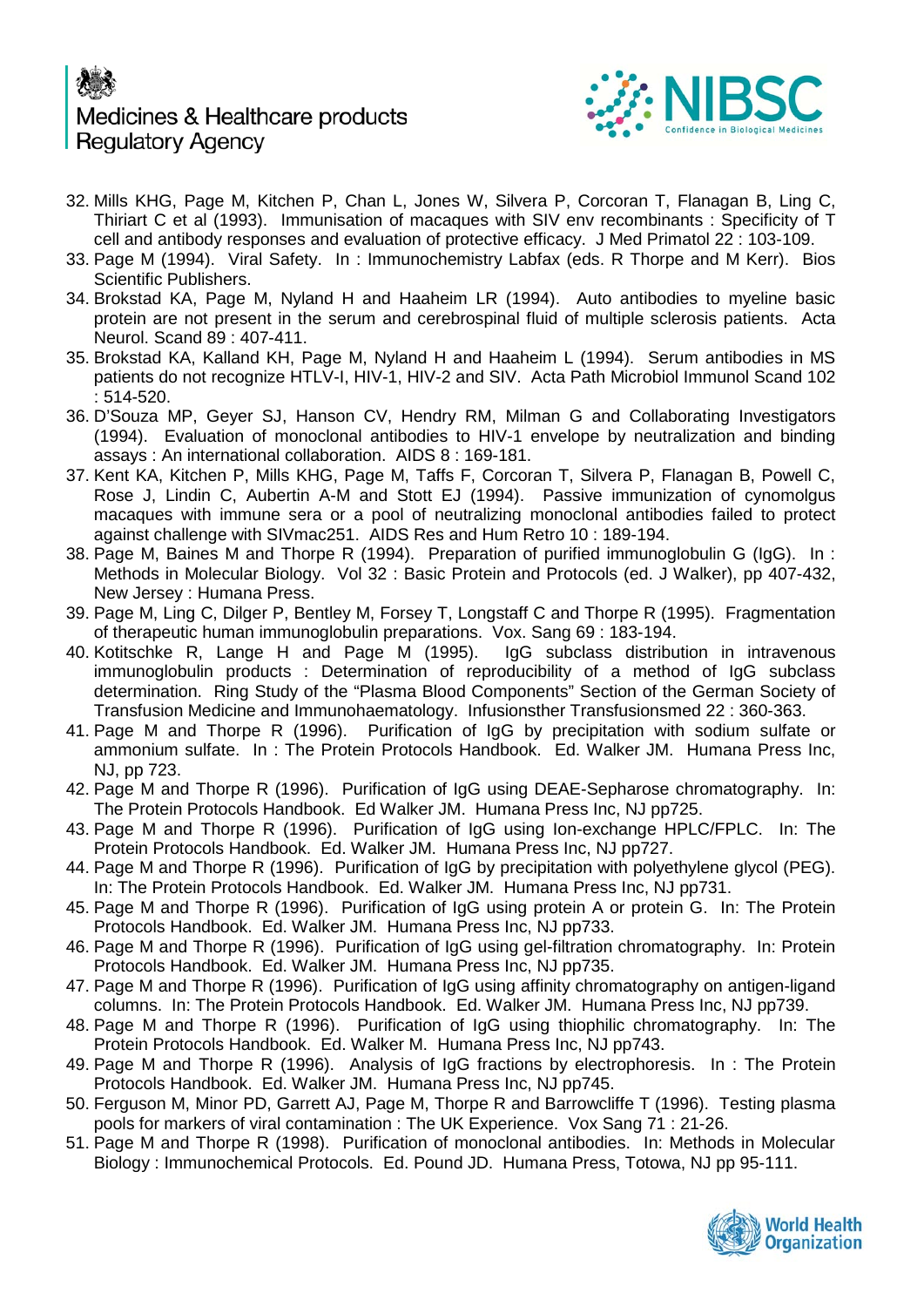# Medicines & Healthcare products **Regulatory Agency**



- 52. Page M and Thorpe R (1998). IgG Purification. In : Methods in Molecular Biology : Immunochemical Protocols. Ed. Pound JD. Humana Press, Totowa, NJ pp 113-119.
- 53. Jones CD, Page M, Bacon A, Cahill E, Bentley M and Chatfield SN (1998). Characterisation of the T and B cell immune response to a new recombinant pre-S1, pre-S2 and SHB's antigen containing hepatitis B vaccine (HepageneTM) : Evidence for superior anti-SHB's antibody induction in responder mice. J Viral Hapatitis 5 : 5-8.
- 54. Jones CD, Page M, Bacon A, Cahill A, Bentley M and Chatfield SN (1999). T cell and antibody response characterisation of a new recombinant pre-S1, pre-S2 and SHB's antigen-containing hepatitis B vaccine : Demonstration of superior anti-SHB's antibody induction in responder mice. Vaccine 17 : 2528-2537.
- 55. Page M, Jones CC and Bailey CC (2001). Review : A novel recombinant triple antigen hepatitis B vaccine (Hepacare). Intervirology 44 : 88-97.
- 56. June M-C, Gruner N, Zachoval W, Schraut W, Gerlach T, Diepolder H, Schirren A, Page M, Bailey J, Birtles E, Whitehead E, Trojan J, Zeuzem S and Pape GR (2002). Immunological monitoring during therapeutic vaccination as a pre-requisite for the design of new effective therapies : Induction of a vaccine specific CD4+ T cell proliferative response in chronic hepatitis B carriers. Vaccine 20 : 3598.
- 57. Page, M, Ojugo, A, Imami, N, Hardy, G, Gotch, F and Almond, N (2007). Specificity of anti-human leukocyte antigen antibody responses after immunization with Remune, an inactivated HIV-1 vaccine. AIDS 21: 375-7.
- 58. Das, AT, Klaver B, Centlivre M, Harwig A, Ooms M, Page M, Almond N, Yuan F, Piatak M, Lifson JD, Berkhout B (2008). Optimization of the doxycycline-dependent simian immunodeficiency virus through in vitro evolution. Retrovirology 5: 44.
- 59. [Berry N,](http://www.ncbi.nlm.nih.gov/pubmed?term=%22Berry%20N%22%5BAuthor%5D) [Stebbings R,](http://www.ncbi.nlm.nih.gov/pubmed?term=%22Stebbings%20R%22%5BAuthor%5D) [Ferguson D,](http://www.ncbi.nlm.nih.gov/pubmed?term=%22Ferguson%20D%22%5BAuthor%5D) [Ham C,](http://www.ncbi.nlm.nih.gov/pubmed?term=%22Ham%20C%22%5BAuthor%5D) [Alden J,](http://www.ncbi.nlm.nih.gov/pubmed?term=%22Alden%20J%22%5BAuthor%5D) [Brown S,](http://www.ncbi.nlm.nih.gov/pubmed?term=%22Brown%20S%22%5BAuthor%5D) [Jenkins A,](http://www.ncbi.nlm.nih.gov/pubmed?term=%22Jenkins%20A%22%5BAuthor%5D) [Lines J,](http://www.ncbi.nlm.nih.gov/pubmed?term=%22Lines%20J%22%5BAuthor%5D) [Duffy L,](http://www.ncbi.nlm.nih.gov/pubmed?term=%22Duffy%20L%22%5BAuthor%5D) [Davis](http://www.ncbi.nlm.nih.gov/pubmed?term=%22Davis%20L%22%5BAuthor%5D)  [L,](http://www.ncbi.nlm.nih.gov/pubmed?term=%22Davis%20L%22%5BAuthor%5D) [Elsley W,](http://www.ncbi.nlm.nih.gov/pubmed?term=%22Elsley%20W%22%5BAuthor%5D) [Page M,](http://www.ncbi.nlm.nih.gov/pubmed?term=%22Page%20M%22%5BAuthor%5D) [Hull R,](http://www.ncbi.nlm.nih.gov/pubmed?term=%22Hull%20R%22%5BAuthor%5D) [Stott J,](http://www.ncbi.nlm.nih.gov/pubmed?term=%22Stott%20J%22%5BAuthor%5D) [Almond N](http://www.ncbi.nlm.nih.gov/pubmed?term=%22Almond%20N%22%5BAuthor%5D) (2008) Resistance to superinfection by a vigorously replicating, uncloned stock of simian immunodeficiency virus (SIVmac251) stimulates replication of a live attenuated virus vaccine (SIVmacC8) J Gen Virol 89: 2240-51.
- 60. [Kleibeuker W,](http://www.ncbi.nlm.nih.gov/pubmed?term=%22Kleibeuker%20W%22%5BAuthor%5D) [Zhou X,](http://www.ncbi.nlm.nih.gov/pubmed?term=%22Zhou%20X%22%5BAuthor%5D) [Centlivre M,](http://www.ncbi.nlm.nih.gov/pubmed?term=%22Centlivre%20M%22%5BAuthor%5D) [Legrand N,](http://www.ncbi.nlm.nih.gov/pubmed?term=%22Legrand%20N%22%5BAuthor%5D) [Page M,](http://www.ncbi.nlm.nih.gov/pubmed?term=%22Page%20M%22%5BAuthor%5D) [Almond N,](http://www.ncbi.nlm.nih.gov/pubmed?term=%22Almond%20N%22%5BAuthor%5D) [Berkhout B,](http://www.ncbi.nlm.nih.gov/pubmed?term=%22Berkhout%20B%22%5BAuthor%5D) [Das AT](http://www.ncbi.nlm.nih.gov/pubmed?term=%22Das%20AT%22%5BAuthor%5D) (2009). A sensitive cell-based assay to measure the doxycycline concentration in biological samples. Hum Gene Ther. 20: 524-30.
- 61. [Mee ET,](http://www.ncbi.nlm.nih.gov/pubmed?term=%22Mee%20ET%22%5BAuthor%5D) [Berry N,](http://www.ncbi.nlm.nih.gov/pubmed?term=%22Berry%20N%22%5BAuthor%5D) [Ham C,](http://www.ncbi.nlm.nih.gov/pubmed?term=%22Ham%20C%22%5BAuthor%5D) [Aubertin A,](http://www.ncbi.nlm.nih.gov/pubmed?term=%22Aubertin%20A%22%5BAuthor%5D) [Lines J,](http://www.ncbi.nlm.nih.gov/pubmed?term=%22Lines%20J%22%5BAuthor%5D) [Hall J,](http://www.ncbi.nlm.nih.gov/pubmed?term=%22Hall%20J%22%5BAuthor%5D) [Stebbings R,](http://www.ncbi.nlm.nih.gov/pubmed?term=%22Stebbings%20R%22%5BAuthor%5D) [Page M,](http://www.ncbi.nlm.nih.gov/pubmed?term=%22Page%20M%22%5BAuthor%5D) [Almond N,](http://www.ncbi.nlm.nih.gov/pubmed?term=%22Almond%20N%22%5BAuthor%5D) [Rose NJ](http://www.ncbi.nlm.nih.gov/pubmed?term=%22Rose%20NJ%22%5BAuthor%5D) (2010). Mhc haplotype M3 is associated with early control of SHIVsbg infection in Mauritian cynomolgus macaques. Tissue antigens April 14 epub.
- 62. Berry, N. *et al.* Early potent protection against heterologous SIVsmE660 challenge following live attenuated SIV vaccination in Mauritian cynomolgus macaques. *PLoS One* **6,** e23092 (2011).
- 63. Cranage, M. P. *et al.* Antibody responses after intravaginal immunisation with trimeric HIV-1 CN54 clade C gp140 in Carbopol gel are augmented by systemic priming or boosting with an adjuvanted formulation. *Vaccine* **29,** 1421–30 (2011).
- 64. Li, B. *et al.* Vaccination with live attenuated simian immunodeficiency virus causes dynamic changes in intestinal CD4+CCR5+ T cells. *Retrovirology* **8,** 8 (2011).
- 65. Page, M. *et al.* Heterologous protection elicited by candidate monomeric recombinant HIV-1 gp120 vaccine in the absence of cross neutralising antibodies in a macaque model. *Retrovirology* **9,** 56 (2012).
- 66. Stebbings, R. *et al.* Immunogenicity of a recombinant measles-HIV-1 clade B candidate vaccine. *PLoS One* **7,** e50397 (2012).
- 67. Hassall, M. *et al.* The production, characterisation and application of monoclonal antibodies generated by immunisation with HIV-1C clade RGP140 envelope protein. *J. Virol. Methods* **194,** 89–93 (2013).
- 68. Manoussaka, M. S. *et al.* Conditionally-live attenuated SIV upregulates global T effector memory cell frequency under replication permissive conditions. *Retrovirology* **10,** 59 (2013).